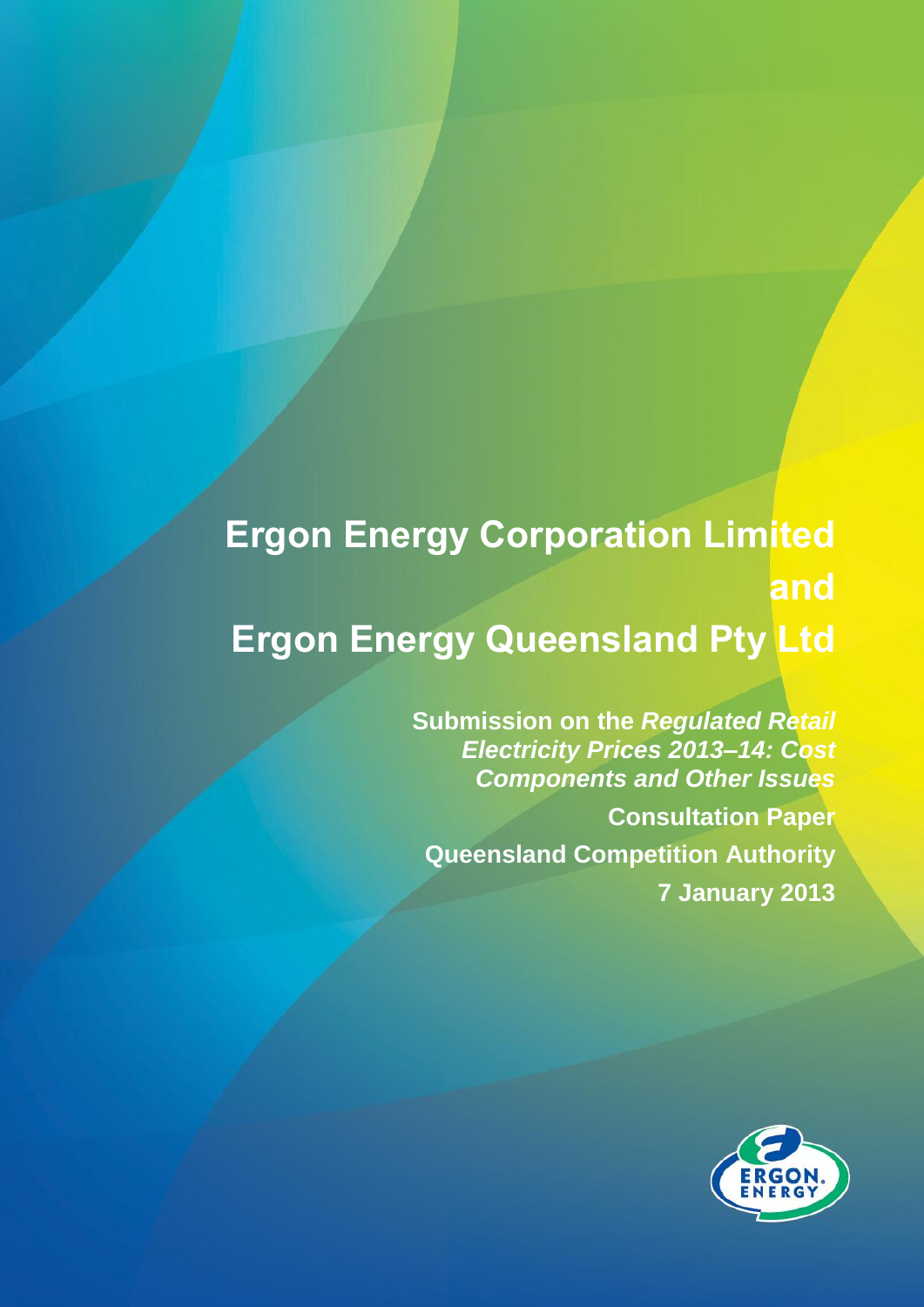

## **Submission on the Regulated Retail Electricity Prices 2013–14: Cost Components and Other Issues Consultation Paper Queensland Competition Authority 7 January 2013**

This submission, which is available for publication, is made by:

Ergon Energy Corporation Limited and Ergon Energy Queensland Pty Ltd PO Box 15107 City East BRISBANE QLD 4002

Enquiries or further communications should be directed to:

Jenny Doyle Group Manager Regulatory Affairs Ergon Energy Corporation Limited Email: [jenny.doyle@ergon.com.au](mailto:jenny.doyle@ergon.com.au) Ph: (07) 4092 9813

Mobile: 0427 156 897

2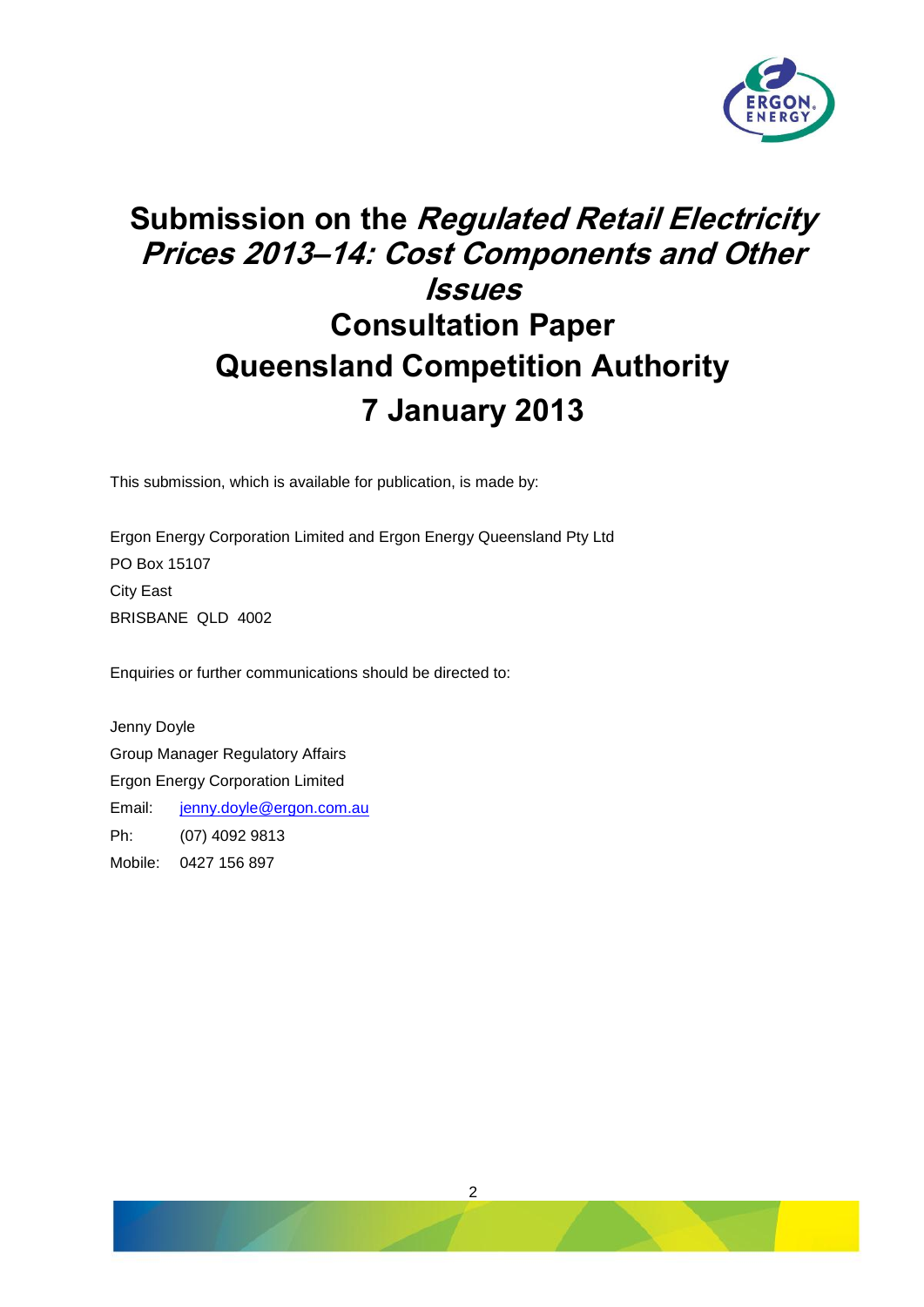

## **1. INTRODUCTION**

Ergon Energy Corporation Limited (EECL) and Ergon Energy Queensland Pty Ltd (EEQ) welcome the opportunity to provide comment to the Queensland Competition Authority (QCA) on its Consultation Paper, *Regulated Retail Electricity Prices 2013–14: Cost Components and Other Issues*.

This submission is provided by:

- EECL, in its capacity as a Distribution Network Service Provider (DNSP) in Queensland; and
- EEQ, in its capacity as a non-competing area retail entity in Queensland.

In this submission, EECL and EEQ are collectively referred to as 'Ergon Energy'.

Section 2 provides detailed comments in relation to the consultation questions posed by the QCA. Ergon Energy is available to discuss this submission or provide further detail regarding the issues raised, should the QCA require.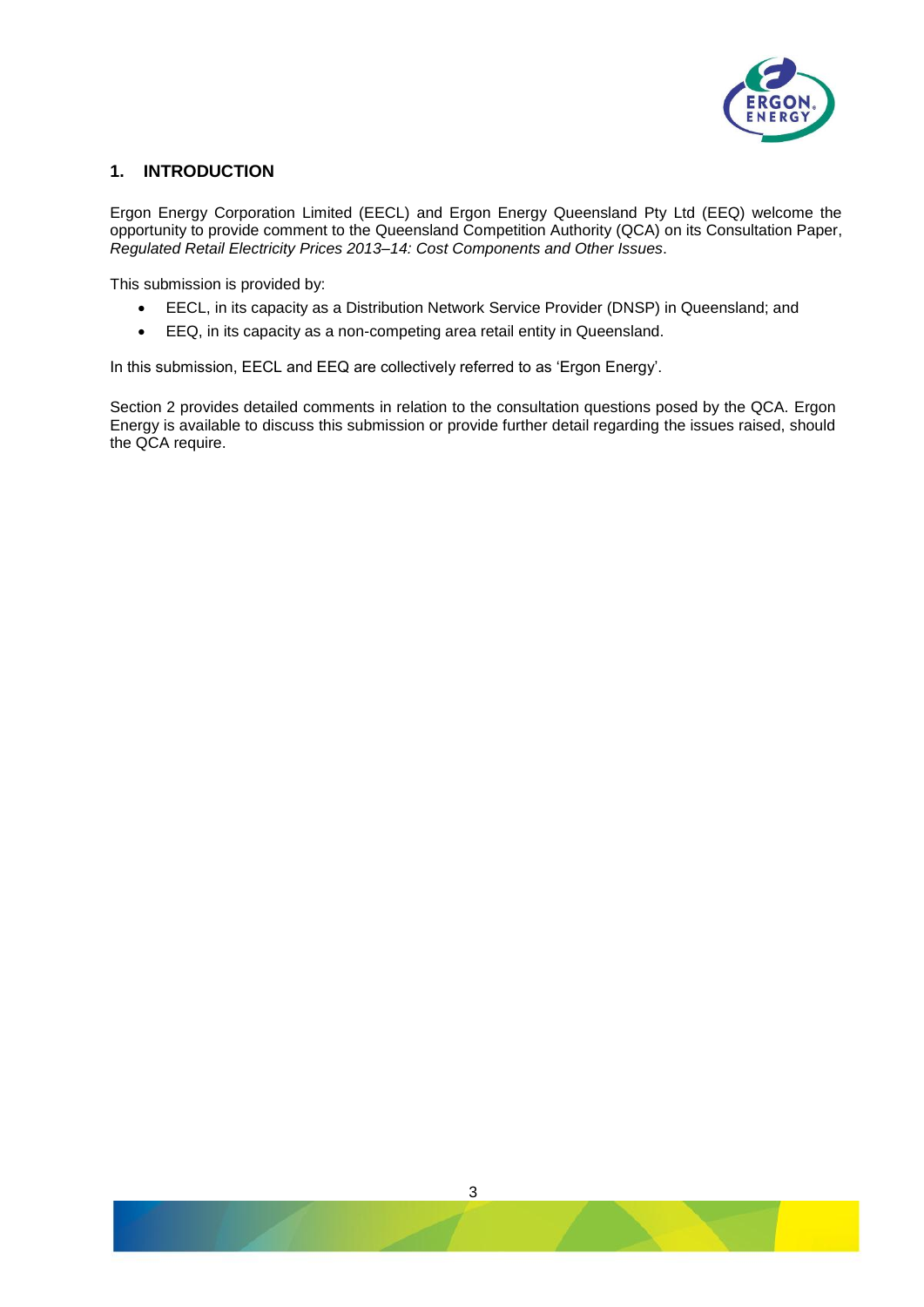

## **2. TABLE OF DETAILED COMMENTS**

| <b>Question(s)</b>                                                                                                                                                                                                                                                                                                                                                                                                                                                                                                                                                                                                                                                                             |                                                                                                                                                                                                                                                                                                                                                                                                                                                                                                                                 | <b>Ergon Energy Response</b>                                                                                                                                                                                                                                                                                                                                                                                                                                                                                                                                                                                                                                                                                                                                                                                                                                                                                                                                                                                                                                                                             |
|------------------------------------------------------------------------------------------------------------------------------------------------------------------------------------------------------------------------------------------------------------------------------------------------------------------------------------------------------------------------------------------------------------------------------------------------------------------------------------------------------------------------------------------------------------------------------------------------------------------------------------------------------------------------------------------------|---------------------------------------------------------------------------------------------------------------------------------------------------------------------------------------------------------------------------------------------------------------------------------------------------------------------------------------------------------------------------------------------------------------------------------------------------------------------------------------------------------------------------------|----------------------------------------------------------------------------------------------------------------------------------------------------------------------------------------------------------------------------------------------------------------------------------------------------------------------------------------------------------------------------------------------------------------------------------------------------------------------------------------------------------------------------------------------------------------------------------------------------------------------------------------------------------------------------------------------------------------------------------------------------------------------------------------------------------------------------------------------------------------------------------------------------------------------------------------------------------------------------------------------------------------------------------------------------------------------------------------------------------|
| <b>Network Costs</b>                                                                                                                                                                                                                                                                                                                                                                                                                                                                                                                                                                                                                                                                           |                                                                                                                                                                                                                                                                                                                                                                                                                                                                                                                                 |                                                                                                                                                                                                                                                                                                                                                                                                                                                                                                                                                                                                                                                                                                                                                                                                                                                                                                                                                                                                                                                                                                          |
| The Authority seeks information from Energex and Ergon<br>Energy on whether they are reviewing their network charges<br>for 2013-14 and beyond and, if so, what opportunities have<br>been or will be available for stakeholders to have input.                                                                                                                                                                                                                                                                                                                                                                                                                                                | Ergon Energy is currently reviewing its network pricing strategy. We have sought<br>independent advice on possible future tariff structures and are currently conducting further<br>analysis of these possible structures. Ergon Energy expects to release an initial Issues Paper<br>to stakeholders for comment in January / February 2013. Consultation will continue to occur<br>throughout 2013. The strategy is likely to be finalised by the end of 2013, with<br>implementation commencing in the 2014-15 pricing year. |                                                                                                                                                                                                                                                                                                                                                                                                                                                                                                                                                                                                                                                                                                                                                                                                                                                                                                                                                                                                                                                                                                          |
|                                                                                                                                                                                                                                                                                                                                                                                                                                                                                                                                                                                                                                                                                                |                                                                                                                                                                                                                                                                                                                                                                                                                                                                                                                                 | Ergon Energy is cognisant of the importance of early communication of the proposed<br>structures to the QCA, retailers and customers, and will endeavour to do so.                                                                                                                                                                                                                                                                                                                                                                                                                                                                                                                                                                                                                                                                                                                                                                                                                                                                                                                                       |
| The Authority seeks stakeholders' views on the following:<br>(a) the suitability of Energex's network tariffs as the basis of<br>retail tariffs for small customers and, in particular, whether the<br>network tariffs need to provide stronger time-of-use signals;<br>(b) the suitability of Ergon Energy's network tariffs as the<br>basis of retail tariffs for large customers and, in particular;<br>whether the network tariffs need to provide time-of<br>(i)<br>use signals?<br>whether notified prices for large customers should<br>(ii)<br>be based on network charges in Ergon Energy's<br>East pricing zone, transmission region 1 and, if not,<br>what should they be based on? | (a)<br>(b)                                                                                                                                                                                                                                                                                                                                                                                                                                                                                                                      | Ergon Energy considers that Energex's network tariffs are a suitable basis for setting<br>regulated retail tariffs (or Notified Prices) for small customers, including unmetered<br>supplies.<br>Given large customers (including street lighting customers) in Energex's supply area are<br>unable to access Notified Prices, we believe that Ergon Energy's 'N' should continue to<br>be used when setting Notified Prices for these customers. This more closely represents<br>the network price signals applicable to large customers in our supply area and not those<br>of a different network, which has the potential to create perverse outcomes.<br>Ergon Energy notes that the structure of network tariffs, including the presence of<br>(i)<br>time-of-use signals, is ultimately a matter for DNSPs and the Australian Energy<br>Regulator (AER). Having said this, we recognise the role time-of-use signals play in<br>managing peak demand. Ergon Energy is examining possible time-of-use energy<br>and demand components for network tariffs as part of our network pricing strategy. |
| what better options, if any, are there for the network<br>(iii)<br>charge(s) to be used as the basis for notified prices<br>for very large Ergon Energy customers?                                                                                                                                                                                                                                                                                                                                                                                                                                                                                                                             |                                                                                                                                                                                                                                                                                                                                                                                                                                                                                                                                 | (ii) Ergon Energy agrees that the Notified Prices for Standard Asset Customers >100<br>MWh per annum (SAC Large) should be based on Ergon Energy's East Zone<br>Transmission Region 1.                                                                                                                                                                                                                                                                                                                                                                                                                                                                                                                                                                                                                                                                                                                                                                                                                                                                                                                   |
|                                                                                                                                                                                                                                                                                                                                                                                                                                                                                                                                                                                                                                                                                                |                                                                                                                                                                                                                                                                                                                                                                                                                                                                                                                                 | (iii) Ergon Energy is cognisant of the financial impacts on very large customers if they<br>are required to pay retail prices based on their site-specific network charges. For<br>example, the QCA identified that 30 of EEQ's 108 very large customers would have                                                                                                                                                                                                                                                                                                                                                                                                                                                                                                                                                                                                                                                                                                                                                                                                                                      |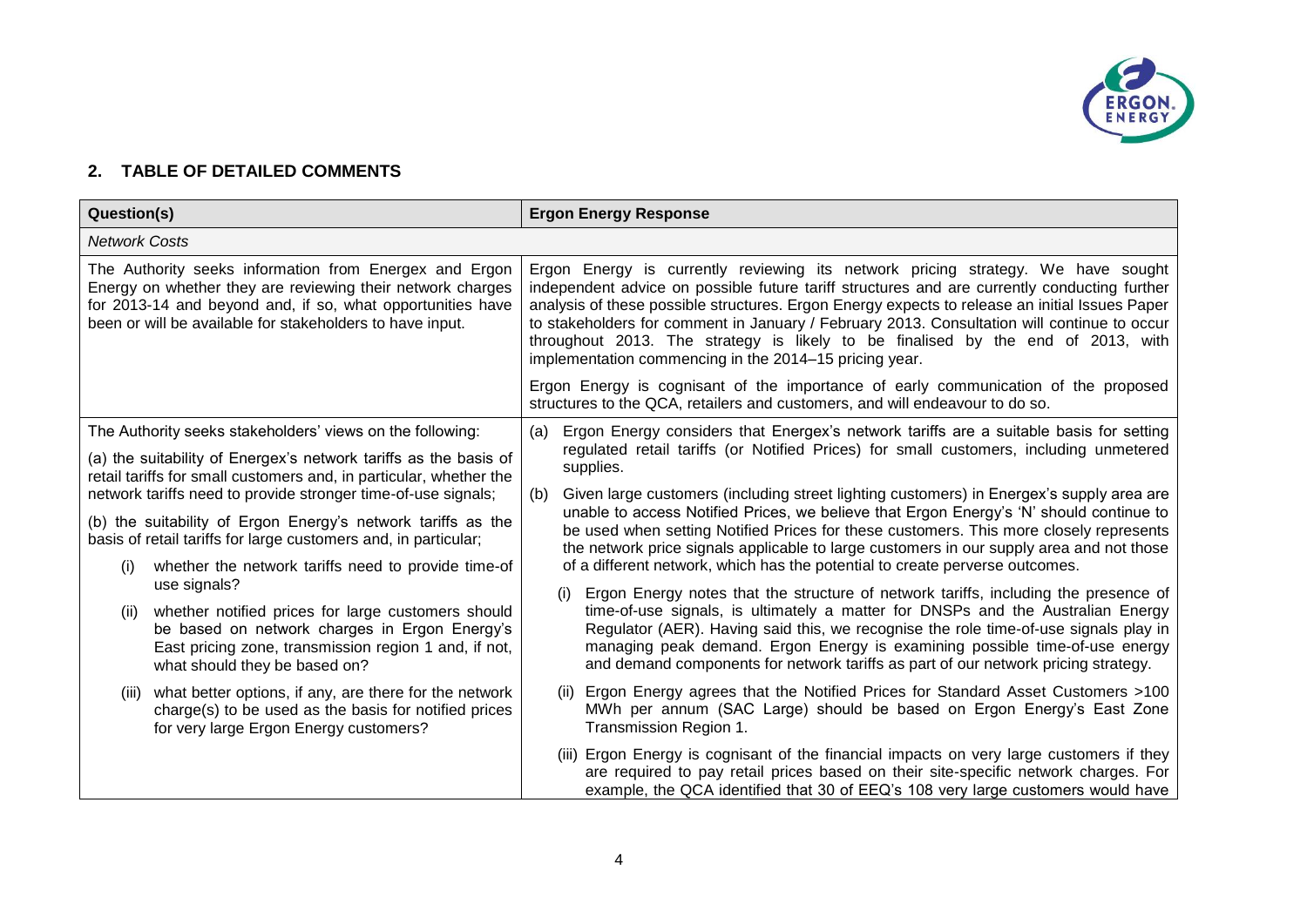

|                                                                                                                                                                                                    |                                                                                                                                                                                                                                                                | experienced price increases of over 100 per cent if they had moved to their site-<br>specific Notified Price at the start of $2012-13$ <sup>1</sup> It is unlikely that these businesses<br>will be able to absorb this level of price impact. In light of the significant cost impacts,<br>Ergon Energy supports the continuation of a transitional regulated retail tariff for very<br>large customers as this will allow these customers time to prepare for the impact of<br>higher prices on their businesses. |
|----------------------------------------------------------------------------------------------------------------------------------------------------------------------------------------------------|----------------------------------------------------------------------------------------------------------------------------------------------------------------------------------------------------------------------------------------------------------------|---------------------------------------------------------------------------------------------------------------------------------------------------------------------------------------------------------------------------------------------------------------------------------------------------------------------------------------------------------------------------------------------------------------------------------------------------------------------------------------------------------------------|
|                                                                                                                                                                                                    |                                                                                                                                                                                                                                                                | For customers classified as Individually Calculated Customers (ICCs) or Connection<br>Asset Customers (CACs), Ergon Energy supports the continued use of the (SAC)<br>High Voltage Demand network tariff as the basis for these Notified Prices during the<br>transitional period.                                                                                                                                                                                                                                  |
| The Authority seeks stakeholders' views on how best to<br>maintain alignment between network and retail tariffs.                                                                                   | Ergon Energy agrees that DNSPs should provide the QCA with the proposed network tariffs<br>and prices when these are submitted to the AER for approval on 30 April 2013, and the QCA<br>should use these as the basis for setting the 2013-14 Notified Prices. |                                                                                                                                                                                                                                                                                                                                                                                                                                                                                                                     |
|                                                                                                                                                                                                    | margin.                                                                                                                                                                                                                                                        | Further, Ergon Energy considers that in instances where there is a material difference<br>between the network tariff price approved by the AER and the network tariff price used as the<br>'N' component in the Notified Prices, the QCA could introduce a catch-up mechanism. In the<br>absence of such a mechanism, this risk must be appropriately accounted for in the retail                                                                                                                                   |
| <b>Energy Costs</b>                                                                                                                                                                                |                                                                                                                                                                                                                                                                |                                                                                                                                                                                                                                                                                                                                                                                                                                                                                                                     |
| The Authority seeks stakeholders' views on the following:                                                                                                                                          | (a)                                                                                                                                                                                                                                                            | Nil comment.                                                                                                                                                                                                                                                                                                                                                                                                                                                                                                        |
| (a) Is ACIL's proposed method for estimating wholesale<br>energy costs reasonable given the requirements of the<br>Electricity Act and the Delegation?                                             | (b)                                                                                                                                                                                                                                                            | Nil comment.                                                                                                                                                                                                                                                                                                                                                                                                                                                                                                        |
|                                                                                                                                                                                                    | (c)                                                                                                                                                                                                                                                            | Nil comment.                                                                                                                                                                                                                                                                                                                                                                                                                                                                                                        |
| (b) What other approaches should the Authority consider?                                                                                                                                           | (d)                                                                                                                                                                                                                                                            | Ergon Energy supports the creation of time-of-use signals within the energy cost<br>estimates calculation where it aligns to market peak wholesale periods in the National<br>Electricity Market (NEM).                                                                                                                                                                                                                                                                                                             |
| (c) What factors should ACIL take into account when<br>determining modelling inputs such as customer<br>load<br>forecasts, plant outage scenarios, hedging strategies and<br>spot price forecasts? |                                                                                                                                                                                                                                                                |                                                                                                                                                                                                                                                                                                                                                                                                                                                                                                                     |
|                                                                                                                                                                                                    |                                                                                                                                                                                                                                                                | Ergon Energy previously supported the inclusion of a time-of-use 'R' component for<br>Tariff 22 due to the relative alignment between the Tariff 22 peak periods (7.00 am to<br>9.00 pm, weekdays) and the market peak wholesale periods in the NEM (7.00 am to                                                                                                                                                                                                                                                     |
| (d) How could appropriate time of use signals be included in                                                                                                                                       |                                                                                                                                                                                                                                                                | 10.00 pm, business weekdays). Ergon Energy was also cognisant of the potential                                                                                                                                                                                                                                                                                                                                                                                                                                      |

l <sup>1</sup> QCA (2012), *Advice to the Minister for Energy and Water Supply, Retail Electricity Prices for Ergon Energy Queensland's Very Large Customers*, November 2012, p*i*.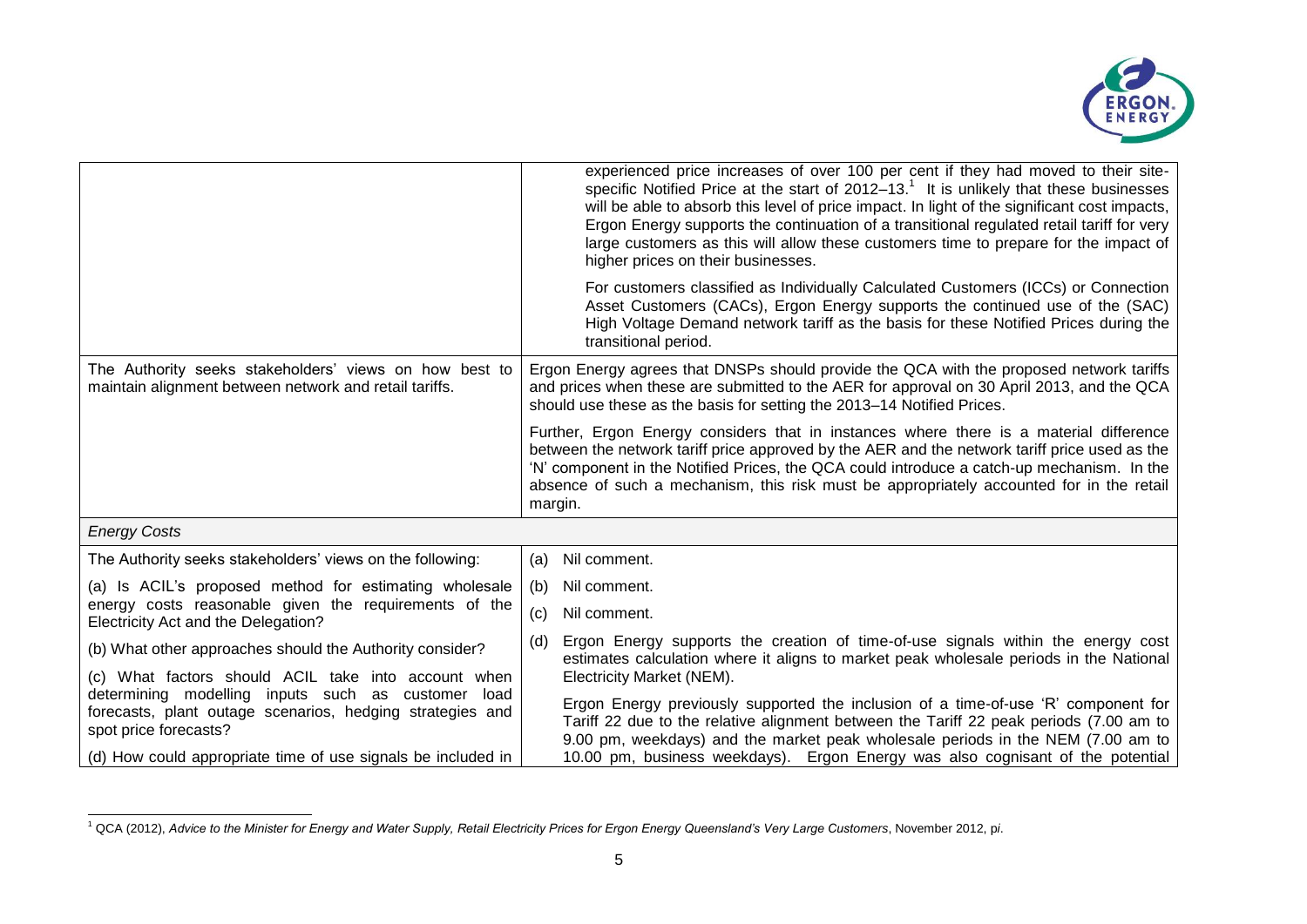

| energy cost estimates under the current metering and<br>settlement arrangements?                                                                                                                                       |     | significant customer impacts associated with the expected large increase in the off-peak<br>rate of Tariff 22 (approximately 80 per cent). <sup>2</sup>                                                                                                                                                                                                   |
|------------------------------------------------------------------------------------------------------------------------------------------------------------------------------------------------------------------------|-----|-----------------------------------------------------------------------------------------------------------------------------------------------------------------------------------------------------------------------------------------------------------------------------------------------------------------------------------------------------------|
| (e) Could ACIL's approach to estimating carbon costs be<br>improved?                                                                                                                                                   |     | However, with the increasing divergence of time-of-use network tariffs away from the<br>wholesale peak periods (e.g. Energex's proposed three-part business time-of-use<br>network tariff), Ergon Energy believes that the calculation of a time-of-use 'R' on a three-<br>part basis is not cost reflective of a retailer's wholesale electricity costs. |
|                                                                                                                                                                                                                        |     | If the QCA decides to pursue a time-of-use 'R' component, then the increased risk of<br>revenue uncertainty to retailers would need to be appropriately factored into the risk<br>margin provided for in the pricing determination.                                                                                                                       |
|                                                                                                                                                                                                                        | (e) | Nil comment.                                                                                                                                                                                                                                                                                                                                              |
| The Authority seeks stakeholders' views on the following:                                                                                                                                                              | (a) | Nil comment.                                                                                                                                                                                                                                                                                                                                              |
| (a) How should a retailer's cost of complying with the                                                                                                                                                                 | (b) | Nil comment.                                                                                                                                                                                                                                                                                                                                              |
| Queensland Gas Scheme best be estimated?                                                                                                                                                                               | (c) | Nil comment.                                                                                                                                                                                                                                                                                                                                              |
| (b) What data source(s) should the Authority use in modelling<br>the Queensland Gas Scheme?                                                                                                                            |     |                                                                                                                                                                                                                                                                                                                                                           |
| (c) Are there are any other issues that should be considered<br>in estimating this cost component?                                                                                                                     |     |                                                                                                                                                                                                                                                                                                                                                           |
| The Authority seeks stakeholders' views on the following:                                                                                                                                                              | (a) | Nil comment.                                                                                                                                                                                                                                                                                                                                              |
| (a) How should the Authority estimate retailers' costs of<br>complying with the ERET scheme?                                                                                                                           | (b) | Nil comment.                                                                                                                                                                                                                                                                                                                                              |
|                                                                                                                                                                                                                        | (C) | Nil comment.                                                                                                                                                                                                                                                                                                                                              |
| (b) What factors should be considered in forecasting the REC<br>costs likely to be incurred by retailers in the SRES and LRET<br>markets?                                                                              | (d) | As noted by the QCA, $3$ the challenge with using non-binding estimates for the Small-<br>scale Technology Percentage (STP) targets is that the estimates are often lower than<br>the final binding STP targets upon which final compliance costs are based.                                                                                              |
| (c) Do stakeholders agree with using clearing house price in<br>estimating SRES costs, or would market prices be more<br>appropriate? How can the proportion of STCs sold through<br>the clearing house be calculated? |     | Consequently, the compliance costs for retailers can be underestimated.                                                                                                                                                                                                                                                                                   |
|                                                                                                                                                                                                                        |     | Ergon Energy agrees with the QCA's approach of using the most current available STP<br>target in the pricing determination, but also suggests that a catch-up mechanism should<br>be introduced to account for any material over or under estimation of the target based                                                                                  |
| (d) Do stakeholders agree with using non-binding STP targets                                                                                                                                                           |     | on a later change in the STP.                                                                                                                                                                                                                                                                                                                             |

<sup>2</sup> Ergon Energy (2012), *Response to the QCA's Draft Determination*, 16 April 2012, p11.

l

<sup>3</sup> QCA (2012), *Consultation Paper, Regulated Retail Electricity Prices 2013–14: Cost Components and Other Issues*, December 2012, p18.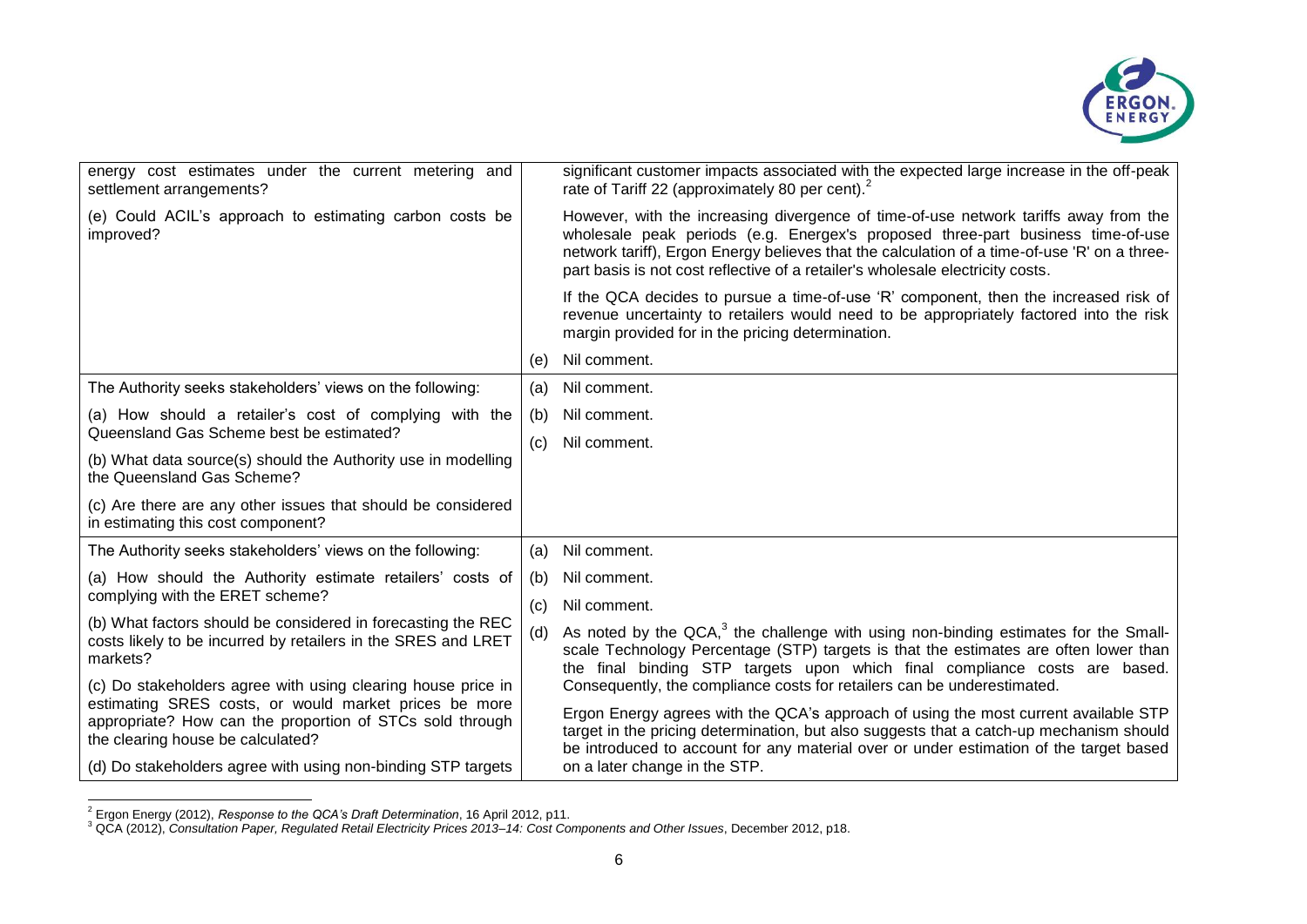

| for 2014 and future years? Are there any better forecasts that<br>the Authority could use?<br>(e) How should the Authority deal with variations from the<br>STP targets used in determining 2013-14 prices?<br>(f) Are there any other issues that should be considered in<br>estimating this cost component?<br>The Authority seeks stakeholders' views on the following: | (e)<br>(f)<br>(a) | Please refer to our comments above.<br>Nil comment.<br>Nil comment.                                                                                                                                                                                                                                                                                                                                                                                                                                                                                                                                                                                                                                                                                                                                                                                                                                                                                                                                                                                                                                                            |
|----------------------------------------------------------------------------------------------------------------------------------------------------------------------------------------------------------------------------------------------------------------------------------------------------------------------------------------------------------------------------|-------------------|--------------------------------------------------------------------------------------------------------------------------------------------------------------------------------------------------------------------------------------------------------------------------------------------------------------------------------------------------------------------------------------------------------------------------------------------------------------------------------------------------------------------------------------------------------------------------------------------------------------------------------------------------------------------------------------------------------------------------------------------------------------------------------------------------------------------------------------------------------------------------------------------------------------------------------------------------------------------------------------------------------------------------------------------------------------------------------------------------------------------------------|
| (a) How should the Authority estimate NEM participation fees<br>and ancillary services charges incurred by retailers?<br>(b) Are there are any other issues that should be considered<br>in estimating this cost component?                                                                                                                                                | (b)               | Nil comment.                                                                                                                                                                                                                                                                                                                                                                                                                                                                                                                                                                                                                                                                                                                                                                                                                                                                                                                                                                                                                                                                                                                   |
| The Authority seeks stakeholder's views on the following:<br>(a) How should the Authority take account of energy losses<br>that occur between the regional reference node and the retail<br>customer?<br>(b) Are there any issues other associated with the<br>incorporation of energy losses in its energy cost estimate.                                                 | (a)<br>(b)        | Ergon Energy supports the use of transmission and distribution losses as published by<br>the Australian Energy Market Operator (AEMO) in the wholesale energy calculation.<br>However, we seek clarification from the QCA and its consultant, ACIL Tasman,<br>regarding the treatment of energy losses in the pricing determination. The QCA has<br>stated:<br>"As AEMO publishes its Distribution Loss Factors and Marginal<br>(transmission) Loss Factors in September of each year, the Authority's 2012-<br>13 determination relied on the losses for the 2011-12 year as these were the<br>mor (sic) recent available at the time. Similarly, the Authority will be required<br>to use 2012-13 losses in its 2013-14 Determination".<br>Ergon Energy understands that AEMO publishes the distribution loss factors (DLFs) and<br>transmission loss factors (TLFs) to be applied for the next financial year by 1 April each<br>year in accordance with clause 3.6 of the National Electricity Rules. As such, the 2013-<br>14 DLFs and TLFs will be available for use in the 2013-14 Final Determination.<br>Nil comment. |
| <b>Retail Costs</b>                                                                                                                                                                                                                                                                                                                                                        |                   |                                                                                                                                                                                                                                                                                                                                                                                                                                                                                                                                                                                                                                                                                                                                                                                                                                                                                                                                                                                                                                                                                                                                |
| The Authority seeks stakeholders' views on the following:<br>(a) Is the Authority's 2012-13 approach to determining the                                                                                                                                                                                                                                                    | (a)               | Ergon Energy acknowledges the benefits of a comprehensive analysis of retail<br>operating costs in formulating an appropriate retail operating cost allowance for the                                                                                                                                                                                                                                                                                                                                                                                                                                                                                                                                                                                                                                                                                                                                                                                                                                                                                                                                                          |

4 Ibid 3, p20, footnote 13.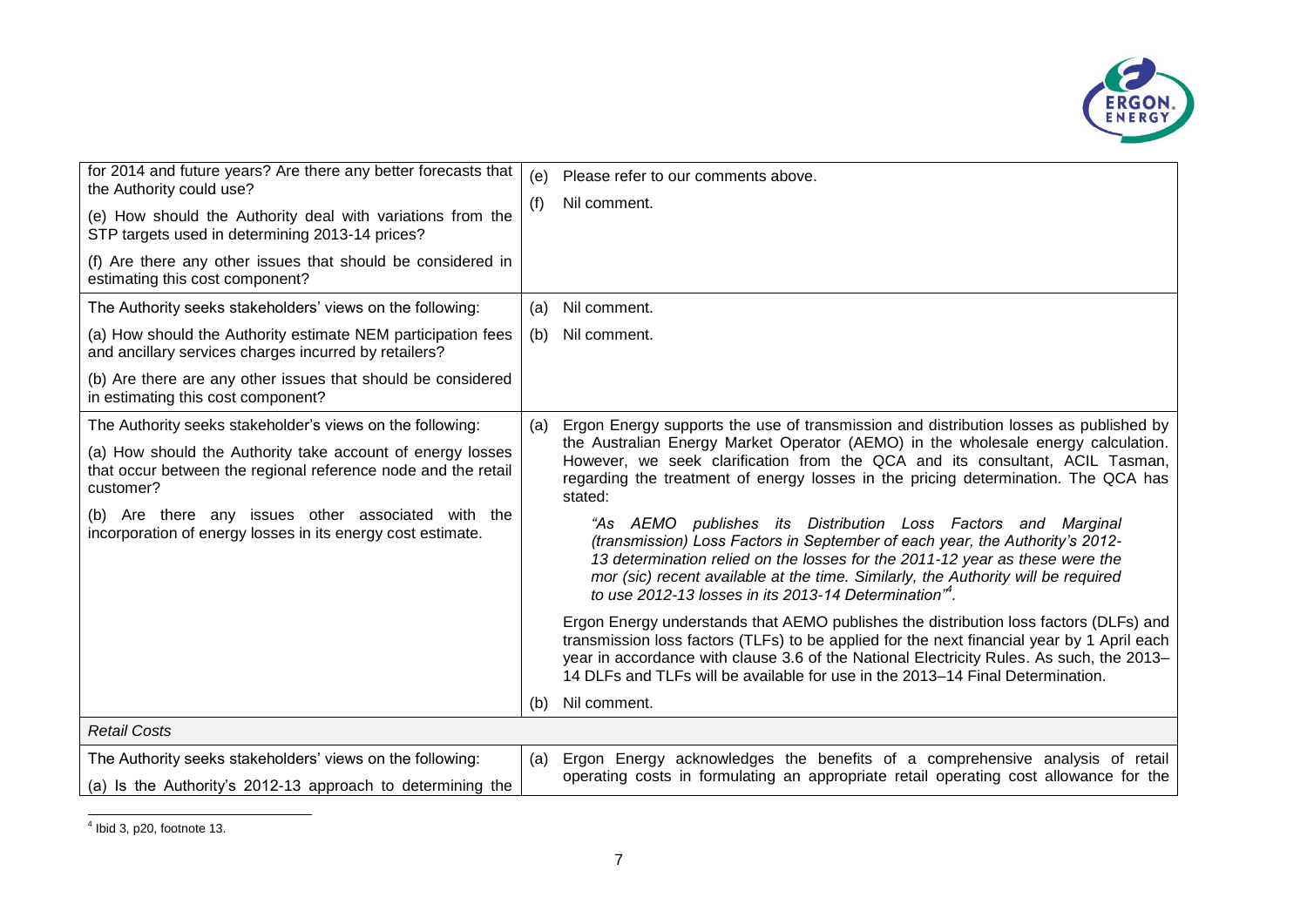

| retail operating cost allowances appropriate to use for 2013-<br>14? If not, what is an appropriate alternative approach and<br>why would this be superior?<br>(b) Have there been any recent developments that would<br>suggest a significant change in current costs has occurred? | (b)        | Notified Prices. Where it is impractical for the QCA to undertake its own comprehensive<br>analysis (e.g. due to time constraints for determining the 2013-14 Notified Prices),<br>Ergon Energy believes that there is no compelling reason to deviate from the current<br>approach used by the QCA.<br>In the two year period from November 2010 to November 2012, there has been an<br>increase of just over 100 per cent in the number of customers participating in the Ergon<br>Energy hardship program. During this period, debt pertaining to customers in hardship<br>has increased by 160 per cent. This debt currently represents over 3.4 per cent of our |
|--------------------------------------------------------------------------------------------------------------------------------------------------------------------------------------------------------------------------------------------------------------------------------------|------------|----------------------------------------------------------------------------------------------------------------------------------------------------------------------------------------------------------------------------------------------------------------------------------------------------------------------------------------------------------------------------------------------------------------------------------------------------------------------------------------------------------------------------------------------------------------------------------------------------------------------------------------------------------------------|
|                                                                                                                                                                                                                                                                                      |            | total retail debt compared to approximately 1.4 per cent in November 2010. As this debt<br>is being carried for substantially longer periods, the carrying costs of this debt have<br>substantially increased in the last two years. Resourcing to manage this increased<br>volume of customers in hardship has also increased almost three-fold.                                                                                                                                                                                                                                                                                                                    |
| The Authority seeks stakeholders' views on the following:                                                                                                                                                                                                                            | (a)        | Nil comment.                                                                                                                                                                                                                                                                                                                                                                                                                                                                                                                                                                                                                                                         |
| (a) Is the Authority's 2012-13 approach to allocating ROC to<br>retail tariffs cost reflective?                                                                                                                                                                                      | (b)        | Nil comment.                                                                                                                                                                                                                                                                                                                                                                                                                                                                                                                                                                                                                                                         |
| (b) If not, what would be a more cost-reflective approach, and<br>why?                                                                                                                                                                                                               |            |                                                                                                                                                                                                                                                                                                                                                                                                                                                                                                                                                                                                                                                                      |
| The Authority seeks stakeholders' views on the following:                                                                                                                                                                                                                            | (a)        | Nil comment.                                                                                                                                                                                                                                                                                                                                                                                                                                                                                                                                                                                                                                                         |
| (a) Is there any evidence to suggest that the current retail<br>margin of 5.4% should change?                                                                                                                                                                                        | (b)<br>(C) | Nil comment.<br>Nil comment.                                                                                                                                                                                                                                                                                                                                                                                                                                                                                                                                                                                                                                         |
| (b) If yes, what level should the margin be set at and why?                                                                                                                                                                                                                          |            |                                                                                                                                                                                                                                                                                                                                                                                                                                                                                                                                                                                                                                                                      |
| (c) What information should the Authority rely upon in<br>determining an appropriate margin?                                                                                                                                                                                         |            |                                                                                                                                                                                                                                                                                                                                                                                                                                                                                                                                                                                                                                                                      |
| The Authority seeks stakeholders' views on the following:                                                                                                                                                                                                                            | (a)        | Nil comment.                                                                                                                                                                                                                                                                                                                                                                                                                                                                                                                                                                                                                                                         |
| (a) Do you agree with the Authority's 2012-13 approach to<br>applying the retail margin to retail tariffs?                                                                                                                                                                           | (b)        | Nil comment.                                                                                                                                                                                                                                                                                                                                                                                                                                                                                                                                                                                                                                                         |
| (b) If not, what would be a more appropriate approach and<br>how would it be applied in practice?                                                                                                                                                                                    |            |                                                                                                                                                                                                                                                                                                                                                                                                                                                                                                                                                                                                                                                                      |
| <b>Competition and Other Issues</b>                                                                                                                                                                                                                                                  |            |                                                                                                                                                                                                                                                                                                                                                                                                                                                                                                                                                                                                                                                                      |
| The Authority seeks stakeholders' views on the following:                                                                                                                                                                                                                            |            | Ergon Energy notes that the provision of headroom (either hard or soft) in the Notified Prices                                                                                                                                                                                                                                                                                                                                                                                                                                                                                                                                                                       |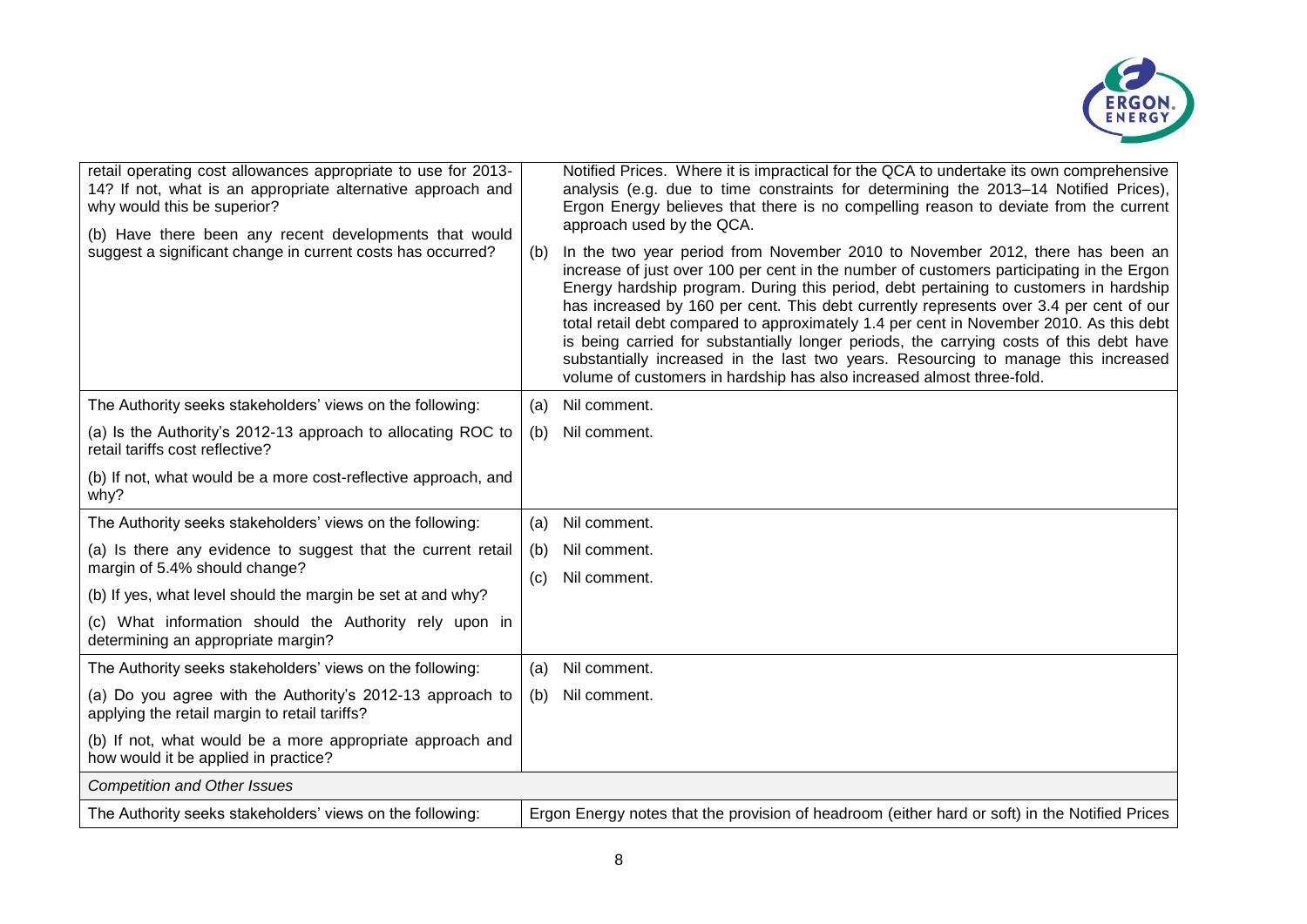

| (a) What matters should the Authority take into account to<br>assess the effectiveness of competition in SEQ? What<br>information could assist the Authority in this task?<br>(b) What impact has the level of headroom had on<br>competition in SEQ?<br>(c) Are there other factors impacting on competition in SEQ?                                                                                                                                                | will provide the opportunity for retailers to offer a market price to customers below the<br>Notified Price. However, Ergon Energy also recognises that many customers in regional<br>Queensland have limited opportunities to access market offers as the costs of supply are<br>usually higher than the Notified Price. When considering this issue, the QCA needs to<br>balance the effect that the price determination has on competition in south east Queensland<br>with the price impacts on regional Queensland customers.                                                                                                                                                                                                                                    |
|----------------------------------------------------------------------------------------------------------------------------------------------------------------------------------------------------------------------------------------------------------------------------------------------------------------------------------------------------------------------------------------------------------------------------------------------------------------------|-----------------------------------------------------------------------------------------------------------------------------------------------------------------------------------------------------------------------------------------------------------------------------------------------------------------------------------------------------------------------------------------------------------------------------------------------------------------------------------------------------------------------------------------------------------------------------------------------------------------------------------------------------------------------------------------------------------------------------------------------------------------------|
| How could these be addressed?<br>(d) What else should the Authority take into account in                                                                                                                                                                                                                                                                                                                                                                             |                                                                                                                                                                                                                                                                                                                                                                                                                                                                                                                                                                                                                                                                                                                                                                       |
| determining the appropriate level of headroom?                                                                                                                                                                                                                                                                                                                                                                                                                       |                                                                                                                                                                                                                                                                                                                                                                                                                                                                                                                                                                                                                                                                                                                                                                       |
| The Authority seeks stakeholders' views on whether the<br>Authority should include a catch-up mechanism if it is able to<br>do so and what events this should be applied to?                                                                                                                                                                                                                                                                                         | Ergon Energy supports the principle of including a catch-up mechanism where the price<br>determination has materially changed from the actual costs of supply during the year. The<br>QCA would need to develop a materiality threshold that would trigger the application of the<br>catch-up mechanism. A material change in the costs of complying with Government<br>environmental schemes (e.g. a final binding STP target significantly higher or lower than<br>allowed for in the Notified Prices) or a material variance in NEM and Ancillary Service Fees,<br>are potential triggers of the catch-up mechanism.                                                                                                                                               |
| The Authority seeks stakeholders' views on the following:<br>(a) Should new customers be allowed to access obsolete<br>tariffs during the transitional period?<br>(b) Should some customers who were already being supplied<br>prior to 1 July 2012 on what were to become obsolete tariffs<br>be granted access to the corresponding obsolete tariffs. If so,<br>which customers, which tariffs and why?<br>(c) Are stakeholders aware of any other issues with the | New customers are currently prevented from accessing the obsolete tariffs during the<br>(a)<br>transition period. This affects new connections and customers that move into an existing<br>premise. As a result, some customers are facing significantly higher electricity costs<br>than other 'like' customers and are therefore not afforded the same benefit of a<br>transition path as existing customers.<br>Further, as noted in the Consultation Paper, <sup>5</sup> some customers changed tariffs prior to<br>1 July 2012 unaware that their previous tariff would be made obsolete and they would<br>be unable to return to this tariff. Consequently, these customers have forfeited the<br>opportunity to access a transition path to cost-reflectivity. |
| current notified price terms and conditions?                                                                                                                                                                                                                                                                                                                                                                                                                         | To promote equitable outcomes for customers, Ergon Energy supports all customers<br>having access to the tariffs made obsolescent during the 2012-13 Notified Prices<br>determination process (i.e. Tariffs 62, 65, 66, 20(Large), 22(Large), 41(Large) 43 and<br>53). In line with our response to the QCA on transitional issues, these obsolescent tariffs<br>could be re-branded as 'transitional' or 'transitioning' tariffs. <sup>6</sup> This re-branding should<br>make it clearer to customers that these tariffs are subject to a transition path and that                                                                                                                                                                                                  |

 5 Ibid 3, pp29-30. <sup>6</sup> Ergon Energy (2013), *Submission on the Regulated Retail Electricity Prices 2013–14: Transitional Issues Consultation Paper*, 7 January 2013, p7.